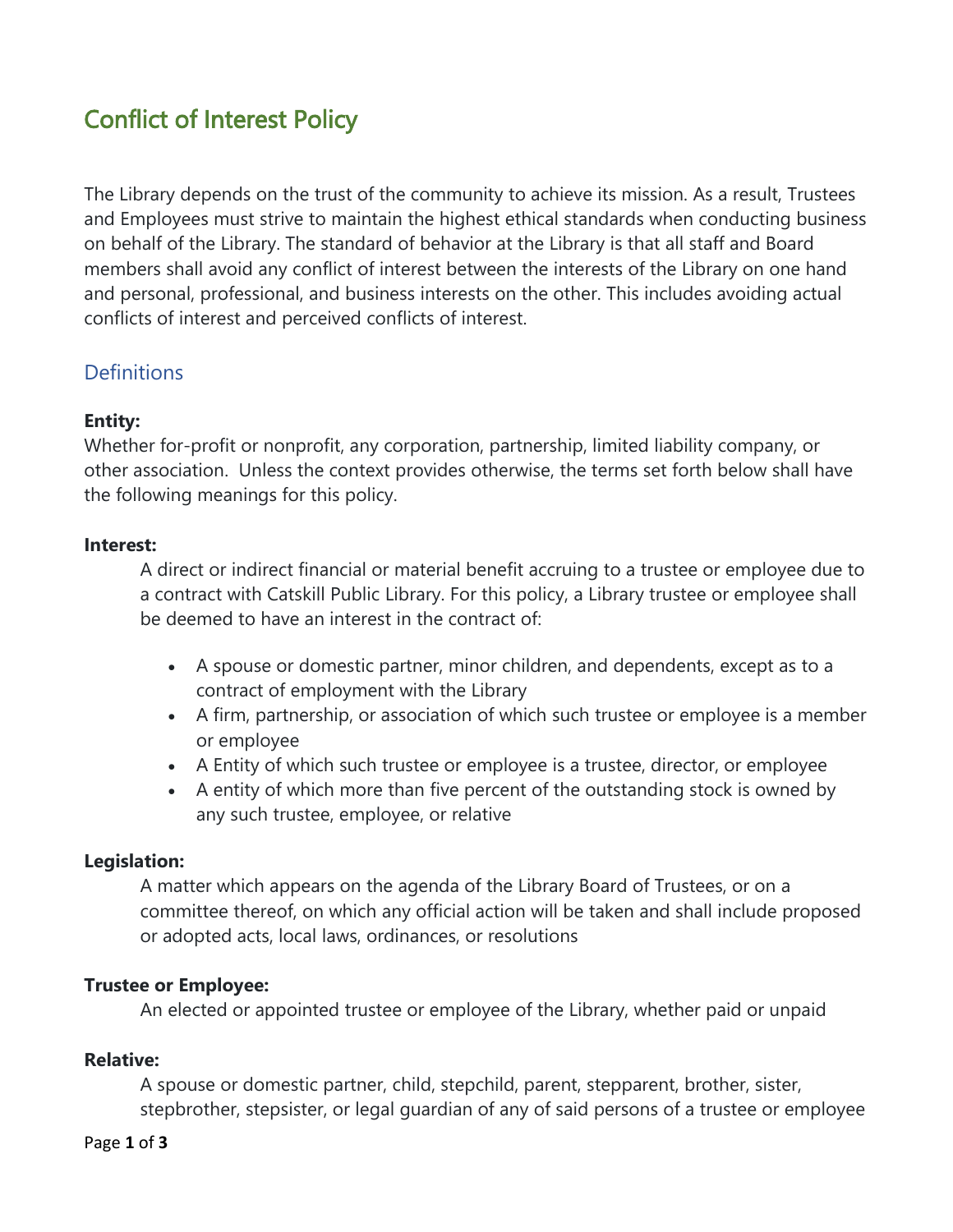### **Spouse or domestic partner:**

The husband or wife of a trustee or employee unless living separate and apart under:

- A judicial order, decree, or judgment of separation
- A legally binding written agreement of separation by the Domestic Relations Law

## Standards of Conduct

Every trustee or employee of the Library shall be subject to and abide by the following standards of conduct:

- **Gifts:** No trustee or employee shall directly or indirectly solicit or receive any money, whether in the form of cash, check, loan, credit, or any other state, in any amount, or request any gifts, or accept or receive any individual annual gift, having a value of \$75 or more, whether in the form of money, services, loans, travel, entertainment, hospitality, thing or promise, or any other state, under circumstances in which it could be reasonably inferred that the money or gift was intended to influence or could be reasonably expected to influence them in the performance of their official duties or was intended as a reward for any official action taken by such trustee or employee.
- **Confidential information:** No trustee or employee shall disclose confidential information acquired during official duties or use such information to further a personal interest.
- **Disclosure of interest in action:** To the extent known, any trustee or employee of the Library who participates in the discussion or gives an official opinion to the Library Board on any action before it shall publicly disclose on the official record the nature and extent of any direct or indirect financial or other private interest they may have in such action, including any involvement in the current or past activity.
- **Disclosure of interests in contracts:** Any trustee or employee of the Library who has, will have, or subsequently acquires any interest in any actual or proposed agreement with the Library shall publicly disclose the nature and extent of such claim in writing to the Library Board as well as to their immediate supervisor as soon as they know such actual or prospective interest.
- **Investments in conflict with official duties:** No trustee or employee shall invest or hold any investment, directly or indirectly, in any financial, business, commercial, or other private transaction which creates a conflict.
- **Private employment:** No trustee or employee shall engage in, solicit, negotiate for, or promise to accept private work or render services for personal interests when such engagement or service creates a conflict with or impairs the proper discharge of their duties.